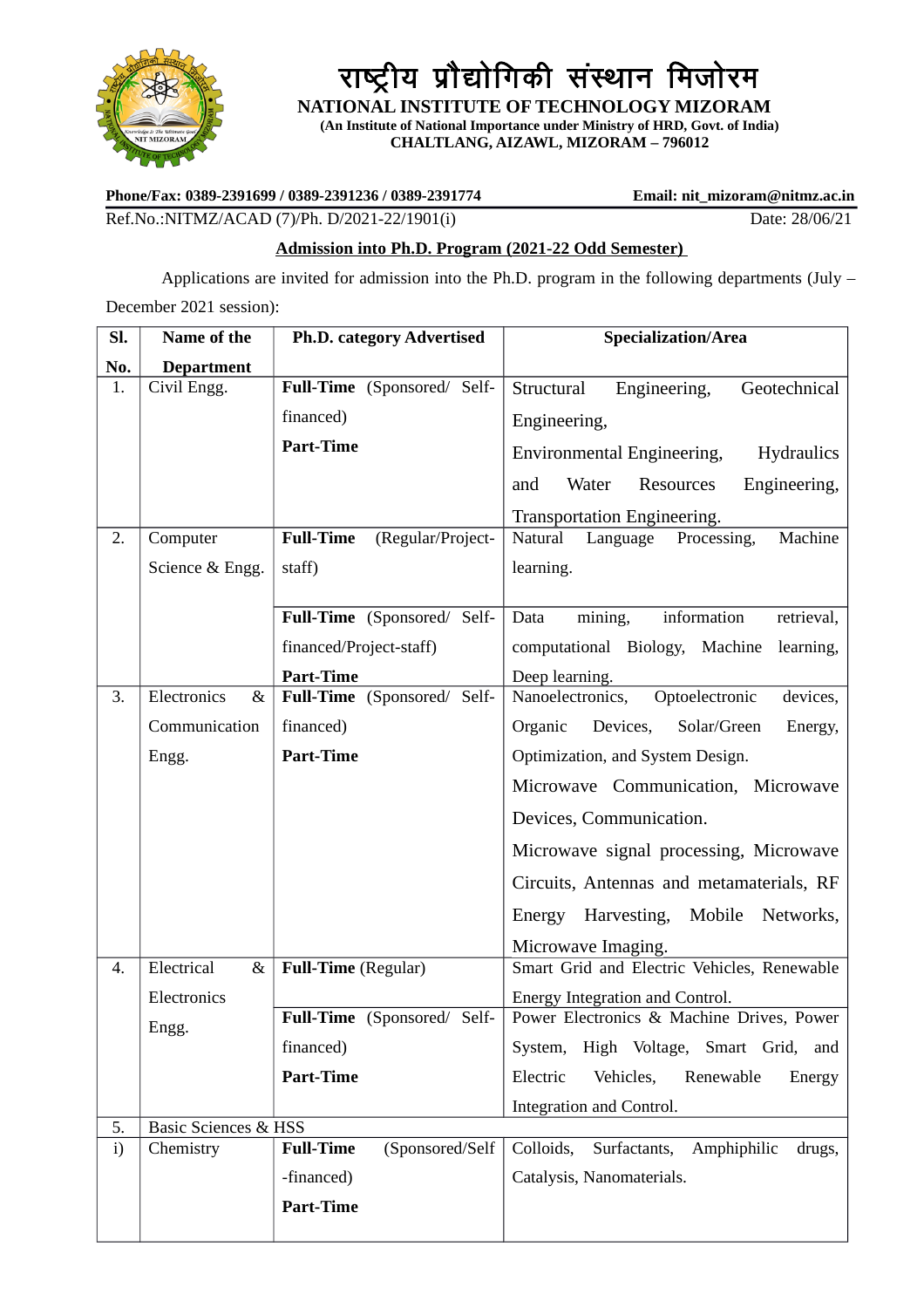| ii) | <b>Mathematics</b> | <b>Full-Time</b> (Regular)         | Fluid Dynamics, Vector Optimization, Fuzzy      |
|-----|--------------------|------------------------------------|-------------------------------------------------|
|     |                    |                                    | optimization,<br>optimization,<br>stochastic    |
|     |                    |                                    | nonsmooth optimization, fractional differential |
|     |                    |                                    | equations                                       |
|     |                    | <b>Full-Time</b> (Sponsored/ Self- | Fluid Dynamics, Vector Optimization, Fuzzy      |
|     |                    | financed)                          | optimization,<br>stochastic<br>optimization,    |
|     |                    | <b>Part-Time</b>                   | nonsmooth optimization, fractional differential |
|     |                    |                                    | equations                                       |

#### **Eligibility Criteria:**

#### *Ph.D. in Engineering:*

Masters Degree in the area of Engineering/Technology from a recognized University/ Institute with a minimum CGPA of 6.5 in 10 point scale or 60 % of marks in the qualifying examinations. GATE score is compulsory for Full-Time Regular candidates.

OR

Bachelor's degree in Engineering/Technology in a relevant area with a minimum CGPA of 7.5 or 70% of marks and with a valid GATE score.

### *Ph.D. in Science (Chemistry/Mathematics):*

Master's degree in the area of Chemistry/Mathematics from a recognized University/ Institute with a minimum CGPA of 6.5 in 10 point scale or 60 % of marks in the qualifying examinations and qualify the NET/GATE. NET/GATE shall not be compulsory for Sponsored, Self-Financed, Project-Staff, and Part-Time categories. No Institute scholarship to be awarded for these types of students.

## **CATEGORIES OF Ph.D. STUDENTS**

The Institute admits Ph.D. students under the following categories. However, admission with respect to this advertisement will be held for the advertised categories only.

#### 2.1. **Full-time:**

- i. Regular: He/she receives assistantship from the Institute or fellowship from any recognized funding agency depending on GATE/NET(UGC/CSIR)/other qualifications.
- ii. Sponsored: He/She is sponsored by a recognized R&D organization/Institute/ Industry etc. for doing research but gets no fellowship from the Institute.
- iii. Self-financed: He/ She works full time for the Degree but gets no fellowship from the Institute.
- iv. Project-Staff: He/ She gets fellowship from the Sponsored project, works full time for the degree, and on completion of the project before the award of the degree, the category will be changed to Self-Financed.

2.2. **Part-time**: He/She in this category works without fellowship from the Institute and should be employed.

If Permanent Employee, he/she should provide NOC from the employer.

#### **How to Apply:**

Interested candidates satisfying the eligibility criteria may submit their **online application at**

# **https://nitmzadmission.mastersofterp.in/PHDLogin.aspx**

 Read this advertisement and the instructions mentioned herewith carefully to fill up the online application form given in the online portal.